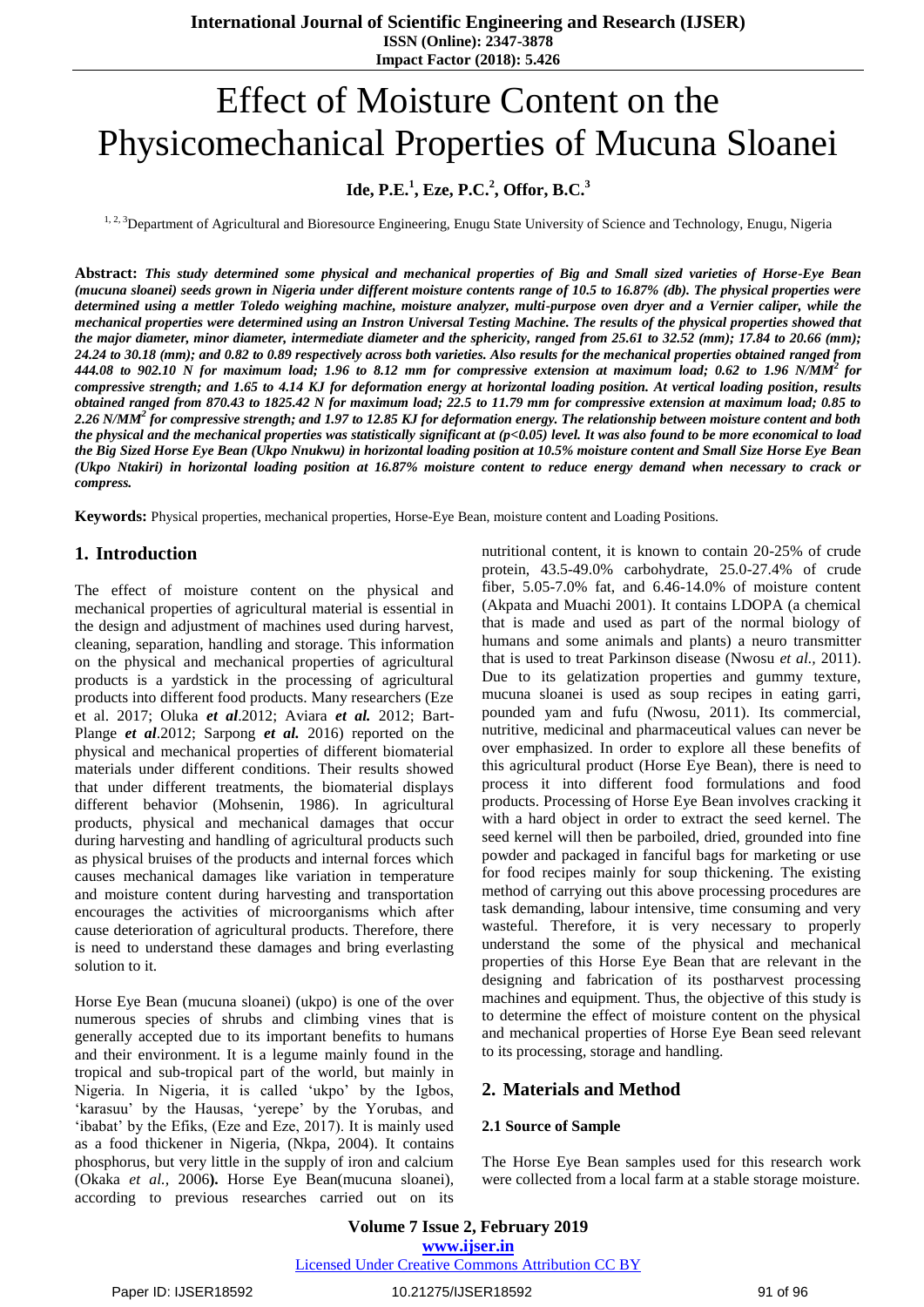

**Figure 1:** Big Sized Horse Eye Bean (Ukpo Nnukwu)



**Figure 2:** Small Sized Horse Eye Bean (Ukpo Ntakiri)

#### **2.2 Sample Preparation**

The seeds were properly cleaned and sorted to select viable seeds. After that, the sample was wrapped with polythene bag and covered in plastic containers to avoid change in moisture contents. Then the sample were taken to the laboratory where the physical and mechanical properties were carried out. The apparatus used include; veneer caliper, for measuring the axial dimensions; Mettler -Toledo Electric digital weighing balance with model number XP204 and 0.001 sensitive, for weighing the samples at intervals; Multi-Purpose Oven Dryer, drying the sample; and Instron Universal Testing Machine, for force-deformation characteristics.

#### **2.3 Determination of Physical Properties**

Some of the physical properties such as shapes, sizes, surface area, volume, sphericity, bulk density, specific gravity and moisture content that are relevant to the design of a particular agricultural products processing machine were determined using standard methods. Then, Arithmetic Mean Diameter, Harmonic Mean, Square Mean, Equivalent Mean and Geometric Mean Diameter were determined using the following equations reported by (Mohsenin, 1986).

$$
AMD = \frac{(a+b+c)}{3} \tag{1}
$$

$$
GMD = (axbxc)1 \qquad (2)
$$

Where;  $a = \text{major diameter}$ ;  $b = \text{minor diameter}$ ;  $c =$ intermediate diameter; AMD = Arithmetic Mean Diameter (mm); GMD = Geometric Mean Diameter (mm).

According to Mohsenin, 1986, Harmonic Mean, Square mean, and Equivalent Mean Diameters were calculated using;

$$
HMD = \frac{1}{a} + \frac{1}{b} + \frac{1}{c}
$$
 (3)

$$
SMD = \sqrt{axb} + (bxc) + (cxa)
$$
 (4)

$$
EQMD = \frac{SMD + GMD + AMD}{2}
$$
 (5)

Where;  $a = major diameter (mm)$ ;  $b = minor diameter (mm)$ ;  $c =$  thickness (mm); HMD = harmonic mean diameter (mm);  $SMD = square$  mean diameter (mm);  $EQMD = equivalent$ mean diameter (mm).

**Sphericity, S** (%): This is the measure of how spherical (round) mucuna sloanei seed is. Sphericity or shape factor is the degree to which an object resembles a sphere. It is defined as the ratio of the volume of triaxial ellipse solid to the volume of sphere. It was determined using an equation as reported by (Eze and Eze, 2017);

$$
Sphericity (S)\% = \frac{GMD}{a} \qquad (6)
$$

**Surface Area (mm<sup>2</sup>);** This was calculated using an equation as reported by (Eze and Eze, 2017).

$$
=\frac{\lambda d^2}{4} \tag{7}
$$

Where; A = surface of the seeds  $(mm<sup>2</sup>)$ ; d = minor diameter (mm);  $\lambda = 3.142$ mm.

А

**Unit Volume (mm<sup>3</sup> )**: The unit volume of the seeds was calculated from major, minor and intermediate (thickness) diameter obtained as reported by (Eze and Eze, 2017);

Unit volume (mm<sup>3</sup>) = 
$$
\frac{\lambda(bxc)^{1/3}}{6}
$$
 (8)

Where:  $V =$  Volume of the seeds (mm<sup>3</sup>); a = major diameter  $(mm)$ ;  $b = minor diameter (mm)$ , c = Intermediate diameter (mm).

**Bulk Density (g/cm<sup>3</sup> ):** The bulk density is the ratio of the mass sample of the seeds to its total volume. It was obtained using equation as reported by (Eze and Oluka, 2017);

Bulk density (eb): 
$$
=\frac{w}{x}
$$
 (9)

Where;  $eb = bulk density (g/mm<sup>3</sup>)$ ; w = weight of the seed (g);  $V =$  volume of the seeds (mm<sup>3</sup>).

**Specific Gravity:** This is the ratio of the density of a solid or liquid to the density of water (Eze and Oluka, 2017). It can also be expressed as the ratio of the density of a gas to the density of wet air at STP. Thus;

$$
Specific\ gravity = \frac{density\ of\ the\ substance}{weight\ of\ equal\ amount\ of\ water} \ (10)
$$

**Moisture Content (MC) %:** This is the quality of water contains in the sample. The experiment was carried out under the influence of three (3) different moisture contents 10.5 %, 13 .2 %, and 16% under wet base. The oven dry method of moisture content determination using a multipurpose drying oven (OKH – HX – IA) drying oven was used to determine the moisture content (MC) of the samples. The weight of the wet sample and the weight of the dry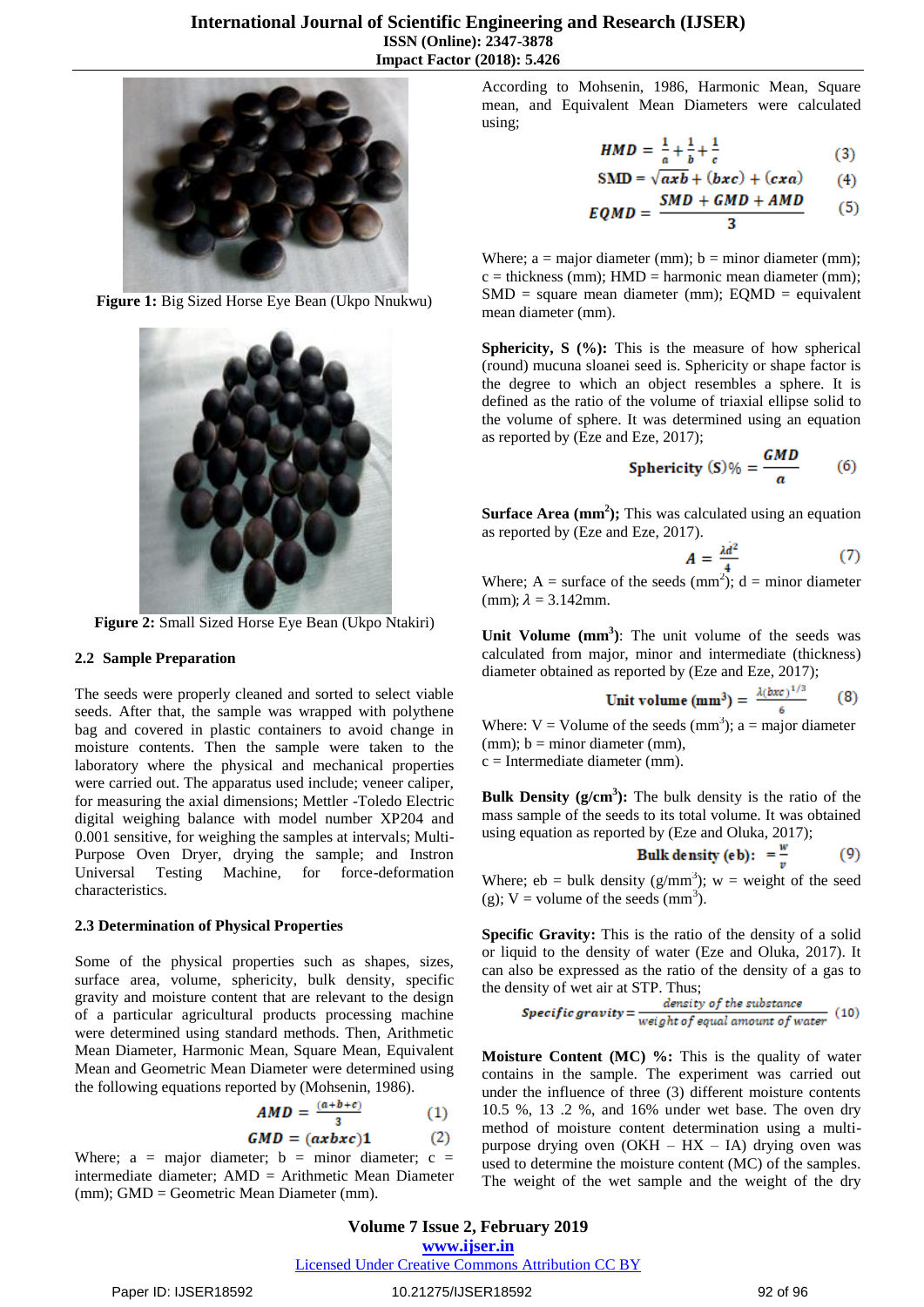#### **International Journal of Scientific Engineering and Research (IJSER) ISSN (Online): 2347-3878 Impact Factor (2018): 5.426**

sample were determined and moisture content is calculated using the equation as expressed by (Mohsenin, 1987);

$$
MC = \frac{W_w - W_D}{W_D} \; X \; 100\% \tag{11}
$$

Where;  $MC = \text{moisture content } (\%)$ ;  $W_w = \text{weight of wet}$ sample (g);  $W_D$  = weight of dry sample (g).

#### **2.4 Determination of the Mechanical Properties**

Compression tests were carried out on the sample at three different moisture levels under two different loading orientations namely; horizontal and vertical, using an INSTRON Universal Testing Machine (IUTM), of BlueHill 3 software, and Dell computer system of windows 8 software. The samples were compressed at the cross-head load of 5KN at speed of 5mins. As the compression began and progressed, a load deformation curve was plotted automatically in relation to the response of each sample under compression. Thirty randomly selected samples were tested at each loading orientation and at three different moisture contents. The load-deformations curves and its parameters were obtained. At the end of the compression test, maximum load, compressive extension, energy at maximum load and slope at maximum load were tabulated.

**Compressive strength (N/mm):** This measures the strength at which each sample under compressive test will crack. It was calculated as the ratio of applied force to the area of the sample, it is denoted as δc, (Eze and Eze, 2017). Thus;

$$
\delta c = \frac{fc}{A} \left( \frac{N}{mm2} \right) \tag{12}
$$

Where;  $\delta c$  = compressive strength (N/mm<sup>2</sup>);  $fc$  =  $maximum load at frature(N);$ 

 $A = crosssectional area of the sample ( mm<sup>2</sup>).$ 

**Stiffness (N/mm<sup>2</sup>):** Stiffness is rigidity of a material and the extent at which it resists deformation in response to applied force. The stiffness,  $S_t$  o f a material is measure of the resistance offered by an elastic material to deformation. It is the ratio of the stress to strain ( $\delta/\varepsilon$ ), (Eze and Eze, 2017);

$$
\mathbf{St} = \frac{\mathbf{F}}{\delta} \tag{13}
$$

Where  $S_t =$  stiffness (N/mm<sup>2</sup>); F = force on the material;  $\delta =$ deformation on the material.

**Toughness (J/M<sup>3</sup> ):** Thisis the amount of energy per unit volume that a material can absorb before rupturing occur. It is also defined as a material's resistance to fracture when stressed. It is approximated under the stress–strain curve. Mathematically, toughness can be stated as reported by (Eze and Eze, 2017);

**Toughness** = 
$$
\frac{\text{Rupture Energy}}{\text{Volume of the material}}
$$
 (14)

**Deformation Energy (N/MM):** This is the total spent energy of a sample under compressive test at which deformation occur. It is given as;

**Deformation Energy** = 
$$
Rf \times D.r
$$
 (15)

Where;  $Rf = Rupture Force;$ 

 $D.r = Definition$  at Rupture.

# **3. Result and Discussion**

**Table 1:** Physical Properties of Big and Small Sized Horse Eye Bean Seed (Ukpo Nnukwu and Ntakiri) at different moisture contents

|                                 | Moisture Content / Sample |               |               |               |                      |               |  |  |
|---------------------------------|---------------------------|---------------|---------------|---------------|----------------------|---------------|--|--|
| Parameters                      | 10.5(%)                   |               |               | $13.2\ (%)$   | 16.87 <sub>(%)</sub> |               |  |  |
|                                 | Big Size                  | Small Size    | Big Size      | Small Size    | Big Size             | Small Size    |  |  |
| Major Diameter (mm)             | 28.32 (0.69)              | 26.50(0.96)   | 29.92 (0.02)  | 25.61(0.57)   | 32.52(0.90)          | 29.23 (1.02)  |  |  |
| Minor Diameter (mm)             | 19.98(0.01)               | 17.88 (1.01)  | 20.66 (0.01)  | 17.84 (0.99)  | 20.09(1.01)          | 19.38 (1.00)  |  |  |
| Intermediate Diameter (mm)      | 27.66(0.03)               | 24.34 (0.97)  | 29.09 (0.99)  | 24.24(1.01)   | 30.18(0.01)          | 27.54 (0.02)  |  |  |
| Size (mm)                       | 25.01 (0.02)              | 21.32(1.8)    | 26.20 (0.02)  | 23.34(1.9)    | 27.11 (0.9)          | 24.83(0.1)    |  |  |
| Sphericity                      | 0.88(0.01)                | 0.89(0.03)    | 0.87(2.02)    | 0.86(0.02)    | 0.83(0.02)           | 0.82(0.02)    |  |  |
| Weight $(g)$                    | 7.63(0.01)                | 6.42(0.02)    | 8.62(0.00)    | 6.4(0.03)     | 9.10(0.02)           | 7.12(0.02)    |  |  |
| Volume $(mm3)$                  | 20.17(0.06)               | 19.63(1.01)   | 21.12 (0.00)  | 19.61 (0.02)  | 21.62(0.76)          | 21.17 (0.99)  |  |  |
| Bulk Density $(g/mm^3)$         | 21.17 (0.99)              | 0.38(0.01)    | 0.41(0.99)    | 0.39(0.02)    | 0.42(0.01)           | 0.43(0.01)    |  |  |
| Specific Gravity                | 0.38(0.02)                | 0.39(0.03)    | 0.41(0.00)    | 0.36(0.01)    | 0.41(0.01)           | 0.43(0.03)    |  |  |
| Area $\text{(mm)}^2$            | 598.36 (0.9)              | 463.50 (1.13) | 664.76 (0.99) | 462.86 (0.95) | 720.20 (0.99)        | 624.27 (0.98) |  |  |
| <b>Aspect Ratio</b>             | 0.97(0.0)                 | 0.86(0.03)    | 0.97(0.01)    | 0.83(0.01)    | 0.72(0.01)           | 0.83(0.01)    |  |  |
| Arithmetic Mean Diameter        | 25.30 (1.02)              | 22.61(1.01)   | 26.56(3.00)   | 22.61 (0.99)  | 27.59(1.01)          | 24.72 (0.02)  |  |  |
| Geometric Mean Diameter         | 24.97 (0.98)              | 21.07 (0.97)  | 26.18 (0.98)  | 21.01(1.01)   | 27.11 (0.99)         | 24.22(0.01)   |  |  |
| <b>Square Mean Diameter</b>     | 43.56 (1.01)              | 39.98 (1.00)  | 45.71 (0.01)  | 39.97 (0.01)  | 47.42 (0.99)         | 42.82 (0.02)  |  |  |
| <b>Equivalent Mean Diameter</b> | 31.28 (0.98)              | 28.42 (0.01)  | 32.81 (0.02)  | 28.41 (0.02)  | 34.06 (0.97)         | 31.10 (0.92)  |  |  |
| Harmonic Mean Diameter          | 0.12(0.02)                | 0.12(0.00)    | 0.11(0.99)    | 0.12(0.00)    | 0.12(0.02)           | 0.10(0.00)    |  |  |

**Table 2:** Mechanical Properties of Big and Small Sized Horse Eye Bean Seed (Ukpo Nnukwu and Ntakiri) at different moisture contents and loading orientations

| Moisture | Variety    | Loading    | Maximum    | Compressive  | Energy at | Toughness | <b>Stiffness</b> | Compressive Deformation |        |
|----------|------------|------------|------------|--------------|-----------|-----------|------------------|-------------------------|--------|
| Content  |            | Position   | Load $(N)$ | Extension at | Maximum   | $(J/M^2)$ | (N/MM)           | Strength                | Energy |
| $(\%)$   |            |            |            | Maximum (mm) | load(J)   |           |                  | $(N/MM^2)$              | (KJ)   |
| 10.5     | Big Size   | Horizontal | 841.55     | l.96         | 0.48      | 0.02      | 429.36           | 1.41                    | 1.65   |
|          | (Nnukwu)   | Vertical   | 876.22     | 2.25         | 0.58      | 0.03      | 389.43           | 1.46                    | 1.97   |
|          | Small Size | Horizontal | 796.94     | 2.54         | 0.85      | 0.13      | 358.98           | 1.96                    | 2.32   |
|          | (Ntakiri)  | Vertical   | 911.82     | 3.16         | 0.78      | 0.16      | 253.80           | 1.72                    | 2.50   |
| 13.2     | Big Size   | Horizontal | 806.79     | 4.75         | 1.79      | 0.08      | 169.84           | 1.21                    | 3.83   |
|          | (Nnukwu)   | Vertical   | 1612.42    | 7.97         | 5.93      | 0.28      | 202.31           | 2.4                     | 12.85  |

# **Volume 7 Issue 2, February 2019 www.ijser.in**

Licensed Under Creative Commons Attribution CC BY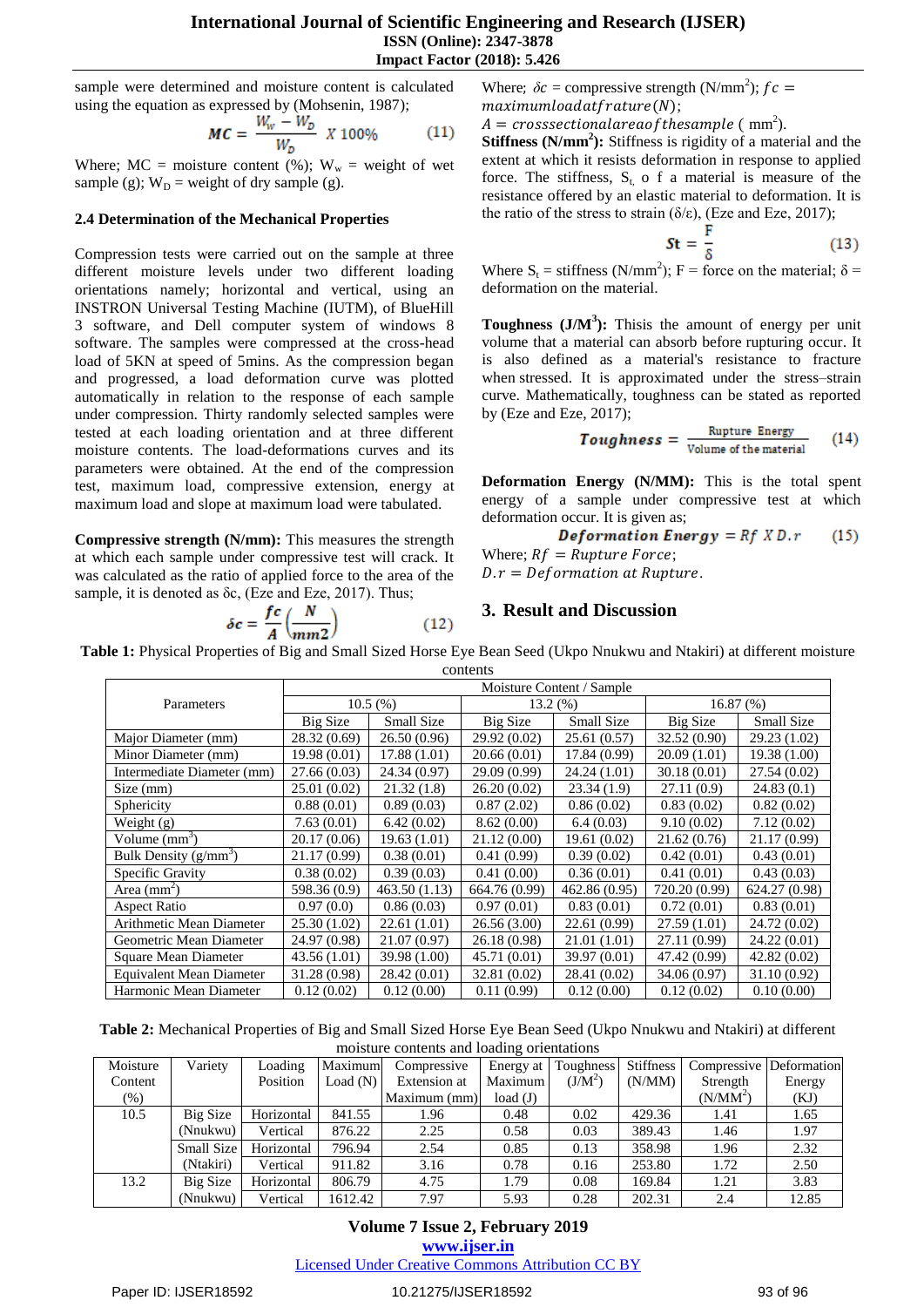# **International Journal of Scientific Engineering and Research (IJSER) ISSN (Online): 2347-3878 Impact Factor (2018): 5.426**

|       | Small Size | Horizontal | 902.10  | 4.59  | 1.53 | 0.22 | 196.53 | .66  | 4.14 |
|-------|------------|------------|---------|-------|------|------|--------|------|------|
|       | (Ntakiri)  | Vertical   | 1825.42 | 4.39  | 0.58 | 0.21 | 120.35 | 0.85 | 2.31 |
| 16.87 | Big Size   | Horizontal | 444.08  | 8.12  | 1.53 | 0.07 | 54.68  | 0.62 | 3.61 |
|       | (Nnukwu)   | Vertical   | 870.43  | 11.79 | 4.45 | 0.20 | 73.85  | 1.21 | 9.72 |
|       | Small Size | Horizontal | 528.35  | 4.39  | 0.58 | 0.21 | 120.35 | 0.85 | 2.31 |
|       | (Ntakiri)  | Vertical   | 1422.46 | 5.27  | 2.42 | 0.25 | 269.91 | 2.26 | 7.49 |



**Figure 3:** Effect of Moisture content and Loading Positions on the Force-deformation characteristics of Big and Small Sized Horse Eye Bean at 10.5% (db)



**Figure 4:** Effect of moisture content and Loading Positions on the force-deformation characteristics of Big and Small Sized Horse Eye Bean at 13.2% (db)



**Figure 5:** Effect of Moisture content and Loading Positions on the force-deformation characteristics of Big and Small Sized Horse Eye Bean a 16.87% (db)

#### **4. Discussion of Results**

#### **Physical Properties**

From Table 1, it was observed that moisture content has profuse effect on the physical properties of the samples, as the increase in moisture content of the Horse-Eye Bean also increase in the major diameter, minor, thickness, size, weight, volume, bulk density, specific gravity, area, arithmetic mean diameter, geometric mean diameter, square mean diameter, equivalent mean diameter for Big Sized Horse-Eye Bean (Ukpo Nnukwu) and the Small Sized Horse-Eye Bean (Ukpo Ntakiri) respectively. The results of the physical properties showed that the major diameter, minor diameter, intermediate diameter and the sphericity, ranged from 25.61 to 32.52 (mm); 17.84 to 20.66 (mm); 24.24 to 30.18 (mm); and 0.82 to 0.89 respectively across both varieties. The variation in moisture and physical parameters were found to be linear while sphericity, aspect ratio and harmonic mean diameter decreases as the moisture content increases but the trend of the decrease in this nature were found to be linear decrease. Therefore, moisture content of the sample solely affects the physical properties of the Horse-Eye Bean. This result is similar to what was reported by Eze and Eze (2017) and Bart-Plange and A. Mohammed (2012).

#### **Mechanical Properties**

**Compressive force (N)**: From the results in Table 2, it was observed that the maximum force required to crack the sample at horizontal loading position for Big Sized Horse Eye Bean (Ukpo Nnukwu) and Small Sized Horse Eye Bean (Ukpo Ntakiri) are 841.55 N, 806.79N, 444.08 N and 796.94 N, 902.10 N, 528.53 N respectively. Big Sized Horse Eye Bean (Ukpo Nnukwu) and Small Sized Horse Eye Bean (Ukpo Ntakiri) had compressive force at vertical loading position as 876.22 N, 1612.42N, 870.43N and 911.82N, 1825.42N, 1422.46N respectively. It was observed that, as the moisture content increases the maximum force required to crack the sample decreased when the sample is loaded in horizontal position for both Big Sized Horse Eye Bean (Ukpo Nnukwu) and Small Sized Horse Eye Bean (Ukpo Ntakiri) while at vertical loading position, moisture content increase brings about parabolic increase trend on both samples. The values of compressive force show that, the sample requires lesser compressive force to get the sample cracked at horizontal loading position than on the vertical loading position.

**Compressive strength (N/mm):** From the results in Table 2, compressive strength for horizontal loading position was recorded as  $1.41$ N/mm<sup>2</sup>,  $1.21$ N/mm<sup>2</sup>,  $0.62$ N/mm<sup>2</sup> and 1.96N/mm<sup>2</sup> , 1.66N/mm<sup>2</sup> , 0.85N/mm<sup>2</sup> for Big Sized Horse Eye Bean (Ukpo Nnukwu) and Small Sized Horse Eye Bean (Ukpo Ntakiri) respectively while at vertical loading position, it was recorded as  $, 2.4N/mm^2,$ 

**Volume 7 Issue 2, February 2019 www.ijser.in** Licensed Under Creative Commons Attribution CC BY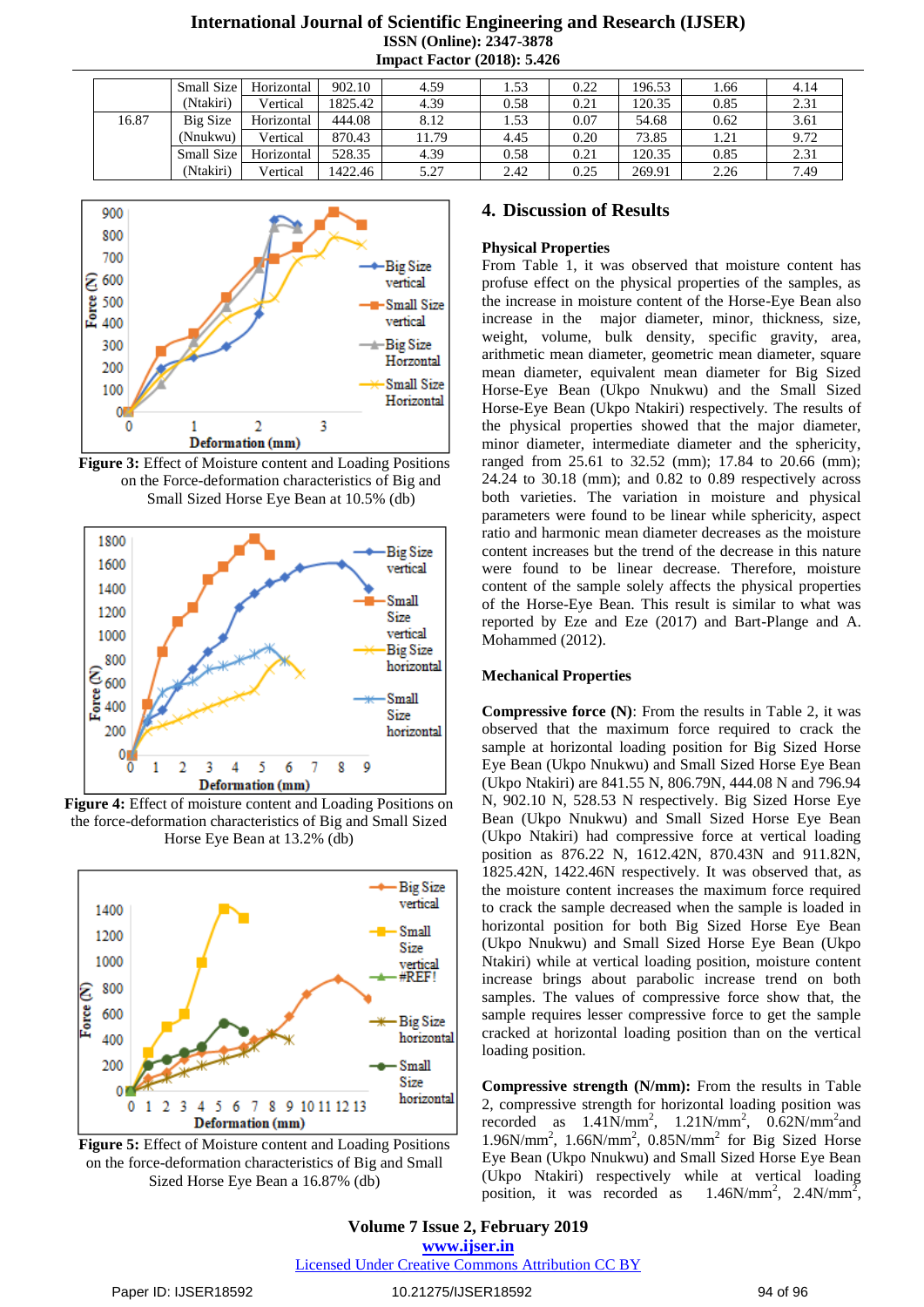### **International Journal of Scientific Engineering and Research (IJSER) ISSN (Online): 2347-3878 Impact Factor (2018): 5.426**

1.21N/mm<sup>2</sup> and 1.72N/mm<sup>2</sup>, 3.36N/mm<sup>2</sup>, 2.26N/mm<sup>2</sup> for Big Sized Horse Eye Bean (Ukpo Nnukwu) and Small Sized Horse Eye Bean (Ukpo Ntakiri) respectively. It implies that the strength of Horse Eye Bean was higher at vertical loading position than that of horizontal loading position and this may be attributed to the smaller contact that occurred during loading of the sample at vertical position. This position has higher resistance of the nut to be cracked.

**Compressive extension (mm):** From the results in Table 2, compressive extension recorded at horizontal loading position are 1.96mm, 4.75mm, 8.12mm and 2.54mm, 4.59mm, 4.39mm for Big Sized Horse Eye Bean (Ukpo Nnukwu) and Small Sized Horse Eye Bean (Ukpo Ntakiri) respectively at moisture range of 10.5 – 16.87% while at vertical was 2.25mm,7.97mm,11.79mm and 3.16mm,7.00mm,5.27mm for Big Sized Horse Eye Bean (Ukpo Nnukwu) and Small Sized Horse Eye Bean (Ukpo Ntakiri) respectively at moisture range of  $10.5 - 16.87$  %. It was observed that as the moisture content increases the compressive extension shows progressive increase when the sample is in horizontal position for both samples but at vertical loading position the compressive extension with moisture content variation displays parabolic trend for both samples.

**Energy** at the maximum load required to crack the sample was presented on Table 2. For horizontal loading position, the energy was 0.48J, 1.791J, 1.53J and 0.85J, 1.53J, 0.58J for Big Sized Horse Eye Bean (Ukpo Nnukwu) and Small Sized Horse Eye Bean (Ukpo Ntakiri) respectively at moisture range of  $10.5 - 16.87$  but in the vertical loading position it was 0.58J, 5.93J, 4.45J and 0.78J, 5.87J, 2.42J respectively for the moisture content range tested. The energy was found to increase with increase in moisture content at horizontal and vertical loading position but the energy variation with moisture content was not linear but parabolic in nature. It implies that lesser energy is required to crack the sample at horizontal loading position than vertical loading position for both samples at 16.87% moisture content.

**Toughness (J):** The toughness of the sample as shown in the Table 2 were 0.02J, 0.08J, 0.07J and 0.13J, 0.22J, 0.21J at the horizontal loading position for Big Sized Horse Eye Bean (Ukpo Nnukwu) and Small Sized Horse Eye Bean (Ukpo Ntakiri) respectively at 10.5 – 16.87 % moisture range and 0.03J, 0.28J, 0.20J and 0.16J, 0.34J, 0.25J for Big Sized Horse Eye Bean (Ukpo Nnukwu) and Small Sized Horse Eye Bean (Ukpo Ntakiri) in the vertical loading position respectively at moisture range of 10.5 – 16.87%. It was observed that, as the moisture content increases the toughness of the material also increases at both loading position and samples. The toughness of the sample was found to be higher at vertical loading position. It was observed that the Small Sized Horse Eye Bean (Ukpo Ntakiri) is tougher in terms of cracking than Big Sized Horse Eye Bean (Ukpo Nnukwu) as highest values of toughness was noticed on Small Sized Horse Eye Bean (Ukpo Ntakiri).

**Stiffness (N/mm):** The stiffness of the sample at different loading position was presented in the Table 2 at horizontal loading position was recorded as 429.36 N/mm, 169.84 N/mm, 54.68 N/mm and 358 N/mm, 196.53 N/mm, 120.35 N/mm for Big Sized Horse Eye Bean (Ukpo Nnukwu) and Small Sized Horse Eye Bean (Ukpo Ntakiri) respectively at 10.5 -16.87% moisture content while at vertical loading ,stiffness were found to be 389.43N/mm, 202.31N/mm, 73.85N/mm and 253.80N/mm, 260.77N/mm, 269.91N/mm for Big Sized Horse Eye Bean (Ukpo Nnukwu) and Small Sized Horse Eye Bean (Ukpo Ntakiri) respectively at 10.5 – 16.87 % moisture range. This are similar to what was reported by Eze et al., (2017) on same sample and what Aviara et al., (2013) on Brachystegia Eurycoma seed.

**Deformation Energy (J)** was presented in Table 2 at 10.5 – 16.87 moisture content range. The results obtained at horizontal loading position was 1.65KJ, 3.83KJ, 3.61 KJ and 2.32KJ, 4.14KJ, 2.31KJ for Big Sized Horse Eye Bean (Ukpo Nnukwu) and Small Sized Horse Eye Bean (Ukpo Ntakiri) respectively while at vertical loading position 1.97KJ, 12.85 KJ, 9.72 KJ and 2.50KJ, 12.7 KJ, 7.49KJ for both Big Sized Horse Eye Bean (Ukpo Nnukwu) and Small Sized Horse Eye Bean (Ukpo Ntakiri) respectively. It was observed that the increase in moisture content of the sample increase the total energy that will cause rupture on the sample. It was noticed that the deformation energy of Small Sized Horse Eye Bean (Ukpo Ntakiri) on both loading positions was higher than Nnukwu Ukpo at its positions. It implies that, Small Sized Horse Eye Bean (Ukpo Ntakiri) is stronger at each of the loading positions. But for both sample, deformation energy was found to be higher at every vertical loading position.

The ANOVA for mechanical properties was done based on two loading positions (horizontal and vertical). The results showed that for both the Nnukwu and Ntakiri species the observed differences in the mechanical properties were not statistically significant at both loading positions, hence the null hypothesis is accepted. Their F-values were all found to be lower than their F-critical values (2.08, 0.93, 1.56, 0.71 <3.73). However, with respect to moisture content, the reverse was observed hence the null hypothesis is rejected. Their F-values for within moisture content were found to be higher than F-critical values (20.04, 17.49, 33.82, 25.03> 2.76).

# **5. Conclusions**

It was concluded that the data generated from physical properties of Big Sized Horse-Eye Bean (Ukpo Nnukwu) cannot be used in designing of food processing, handling and storage systems for Small Sized Horse-Eye Bean (Ukpo Ntakiri) as physical properties of both species tested varied linearly with moisture content. Most were found to increase with increase in moisture content apart from aspect ratio, sphericity and harmonic mean diameter that decreased across the moisture content.

The results of the mechanical properties of the Horse Eye Bean were found to be moisture content dependent (10.5 to 16.87%) (db). The relationship that exist between moisture content and the mechanical properties was statistically significant at (p<0.05) level**.**

It is also economical to load Big Sized Horse Eye Bean (Ukpo Nnukwu) in horizontal loading position at 10.5%